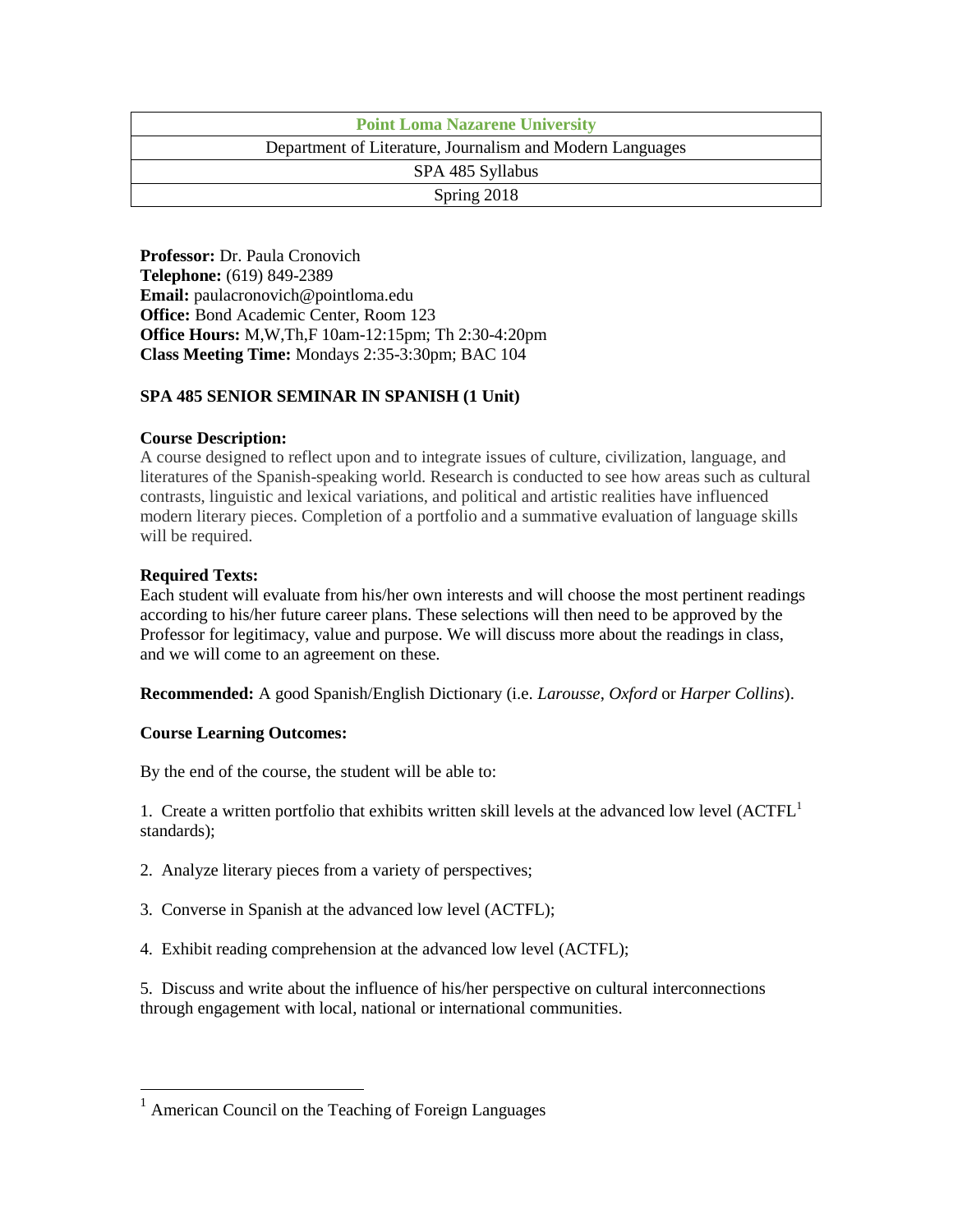**Attendance:** According to the University Catalog, attendance is a requirement for each class. There are no excused absences, except those allowed by the Provost of the university. Therefore, it is required to be in class, and to participate in class discussions. Students will be deducted **1%** from the participation grade for each absence. If the student is absent 4 or more days, the Professor may fail the student.

**Readings and Assignments:** Students must prepare readings and assignments prior to class. Students will then be able to comment or ask questions in class regarding the assignments.

# **Academic Accommodations/Tutorials**

While all students are expected to meet the minimum academic standards for completion of this course as established by the instructor, students with disabilities may require academic accommodations. At Point Loma Nazarene University, students requesting academic accommodations must file documentation with the Disability Resource Center (DRC), located in the Bond Academic Center. Once the student files documentation, the Disability Resource Center will contact the student's instructors and provide written recommendations for reasonable and appropriate accommodations to meet the individual learning needs of the student. This policy assists the University in its commitment to full compliance with Section 504 of the Rehabilitation Act of 1973, the Americans with Disabilities (ADA) Act of 1990, and ADA Amendments Act of 2008, all of which prohibit discrimination against students with disabilities and guarantee all qualified students equal access to and benefits of PLNU programs and activities.

# **Academic Honesty Policy**

The Department of Literature, Journalism, and Modern Languages deems intellectual and academic integrity to be critical to academic success and personal development; therefore, any unethical practice will be detrimental to the student's academic record and moral character. Students who present the work of others, which includes but is not limited to borrowing another student's work, buying a paper, or using the thoughts or ideas of others as if their own (using information in a paper without citation), commit plagiarism. Students will be held accountable for plagiarized material whether the material was plagiarized intentionally or unintentionally. Plagiarized work will result in a failing grade for the assignment and possibly for the course. In either event, a written report will be filed with the department chair and area dean. The dean will review the report and submit it to the provost and the vice president for student development. It will then be placed in the student's academic file.

NOTE: It is the student's responsibility to maintain his/her class schedule. Should the need arise to drop this course (personal emergencies, poor performance, etc.), the student has the responsibility to follow through (provided the drop date meets the stated calendar deadline established by the university), not the instructor. Simply ceasing to attend this course or failing to follow through to arrange for a change of registration (drop/add) may easily result in a grade of F on the official transcript.

| <b>Evaluation:</b> The Final grade will be determined according to the following scale: |      |
|-----------------------------------------------------------------------------------------|------|
|                                                                                         |      |
| Professional Portfolio with narrative reflections                                       | 40\% |
| Final Exams SAT II and Oral Proficiency                                                 | 20%  |
| In-class Essay                                                                          | 5%   |
| <b>Final Presentation</b>                                                               | 25%  |
| Participation                                                                           | 10%  |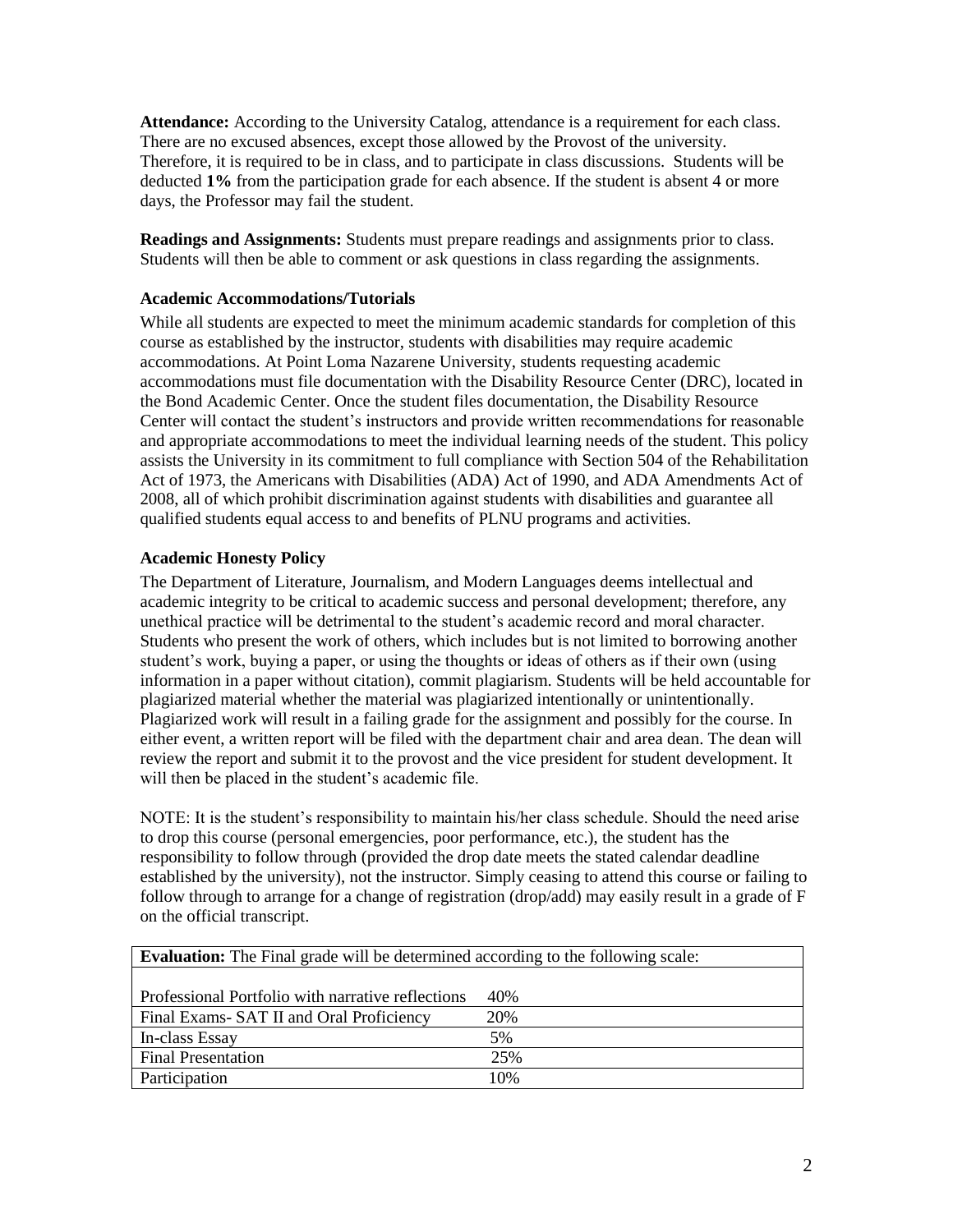| Scale:                     |
|----------------------------|
|                            |
| A 93-100                   |
| $A - 90 - 92$              |
| $B+88-89$                  |
| <b>B</b> 83-87             |
| $B-80-82$                  |
| $C+78-79$                  |
| $C$ 73-77                  |
| $C-70-72$                  |
| $D+68-69$                  |
| $D$ 63-67                  |
| $D-60-62$                  |
| 59-or below<br>$\mathbf F$ |

### **Signature Assignments**

# **1. Written Communication/ Critical Thinking**

**Academic writing assignment as required for the portfolio, as well as for the research paper: literature or film analysis or critique. There will also be a timed in-class writing assignment/ final essay.**

# **2. Oral Communication**

**ACTFL Oral Proficiency Interview, to be scheduled with Prof. Mitchell via email: jmitchel@pointloma.edu**

# **3. Quantitative Reasoning**

**Each student will develop a research a project that highlights aspects of a particular area of interest. As an act of completion for the semester, students will present a final oral presentation (30 minutes of presentation and 15 minutes for questions and comments from the public). Throughout the semester, students will prepare a written and visual presentation that evaluates sources studied. Each student is expected to demonstrate his fluent Spanish Oral skills and his/her advanced research capabilities.**

**4. Informational Literacy/ Oral Communication**

**Each student will develop a research project that highlights aspects of a particular area of interest. As an act of completion for the semester, students will present a final oral presentation (30 minutes of presentation and 15 minutes for questions and comments from the public). Throughout the semester, students will prepare a written and visual presentation that evaluates sources studied. Each student is expected to demonstrate his fluent Spanish Oral skills and his/her advanced research capabilities.**

### **1. Professional Portfolio Requirements: (40%)**

a. Professional – *curriculum vitae/* "*résumé*" in English and Spanish